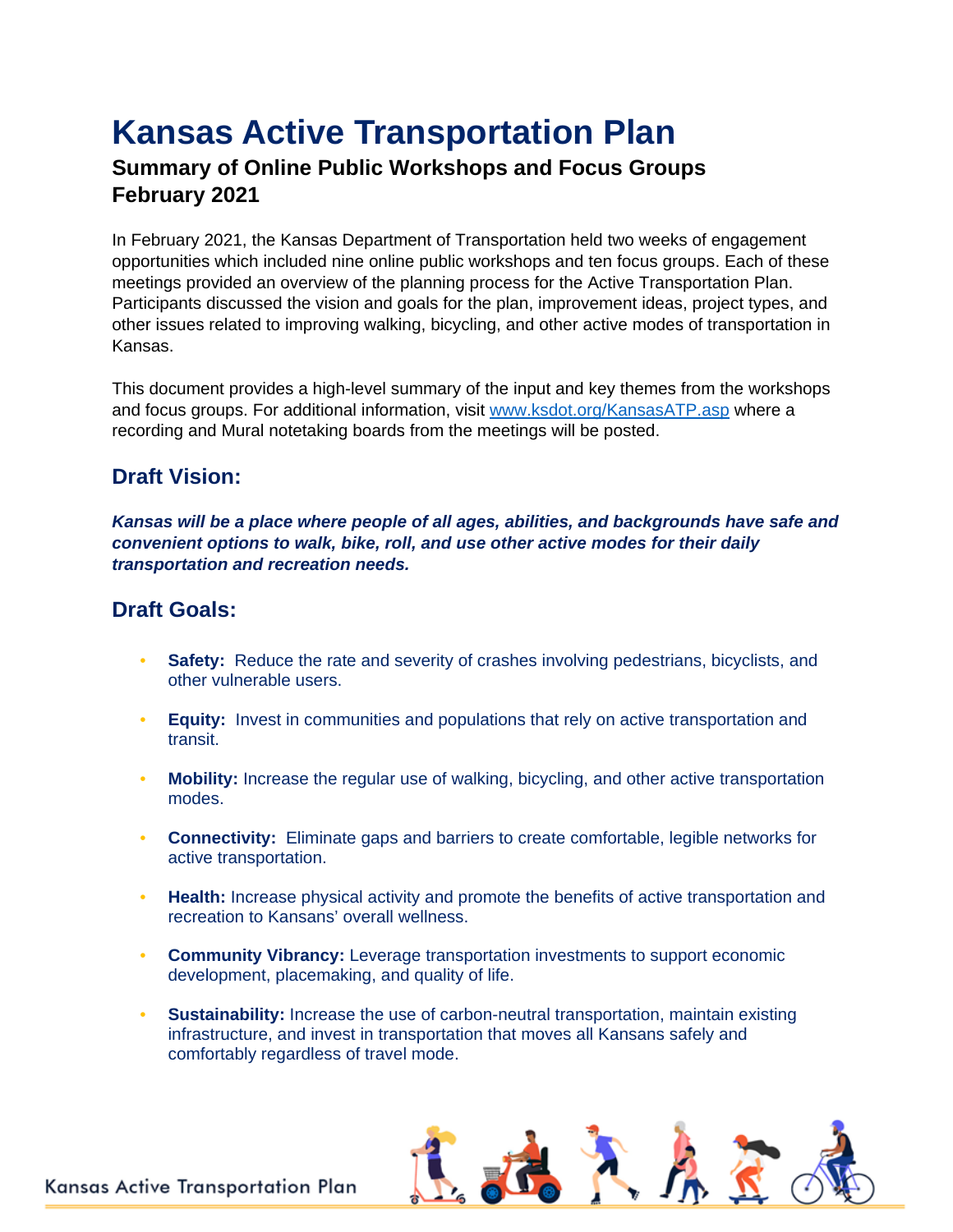## **Comments on Vision and Goals:**

- Like that the vision is inclusive of many groups and broad enough to cover future scenarios
- Like that both transportation and recreation are included
- Like all ages, all abilities
- Vision should specifically call-out Accessibility, Education, Safety, and Equity
- Simplify the wording for a broad audience: Not evervone understands "legibility" and "connectivity"
- Need quantifiable goals to measure success
- Include a focus on the environment, emphasizing health benefits, and having equitable access to other public transportation routes
- Incorporate all users, including rural users, such as equestrians
- Should call out needs of people with disabilities
- Include a focus on economic development, marketing, and tourism
- Make the ATP an "action-based" plan that is given priority within KDOT
- Normalize active transportation
- Connect to major destinations
- Think more broadly about safety. Not just crashes: theft prevention, shade, and wildlife diversion can further protect users and improve their active transportation experience
- Provide more structured wording of goals.
- Incorporate these ideas into KDOT's everyday way of doing business
- Should address vibrancy, sustainability, connect to essential services.

## **Comments and Ideas around Key Themes:**

### **Equity**

- Should be able to make a true "choice" between modes
- Equity between smaller and larger communities
- Equal and safe access to the built environment
- Should address equity between transportation user groups (car vs ped vs bike, etc), equity between neighborhoods
- Want to see more BIPOC and older and younger people walking and bicycling
- Need a better focus and a clearer understanding of equity
	- o Rural and urban areas might respond differently to active transportation
	- o User experiences with of public mobile transport, e-bikes, and/or bike share, may differ among communities
- Equity should do more than focus on populations that rely on active transportation—focus on all populations, regardless of the need for active transportation
- Funding improvements
	- o Urban and rural areas will have different approaches and needs
	- o Funding the most heavily used areas is important

#### **Connectivity**

- Want access to basics: jobs, food, healthcare facilities, schools, church, home, etc
- Open Space
- Parks and open green space
- Signage and wayfinding
- Maintenance and amenities
- Jobs
- Include signs/wayfinding, trail amenities, and direct routes to public transportation.



Kansas Active Transportation Plan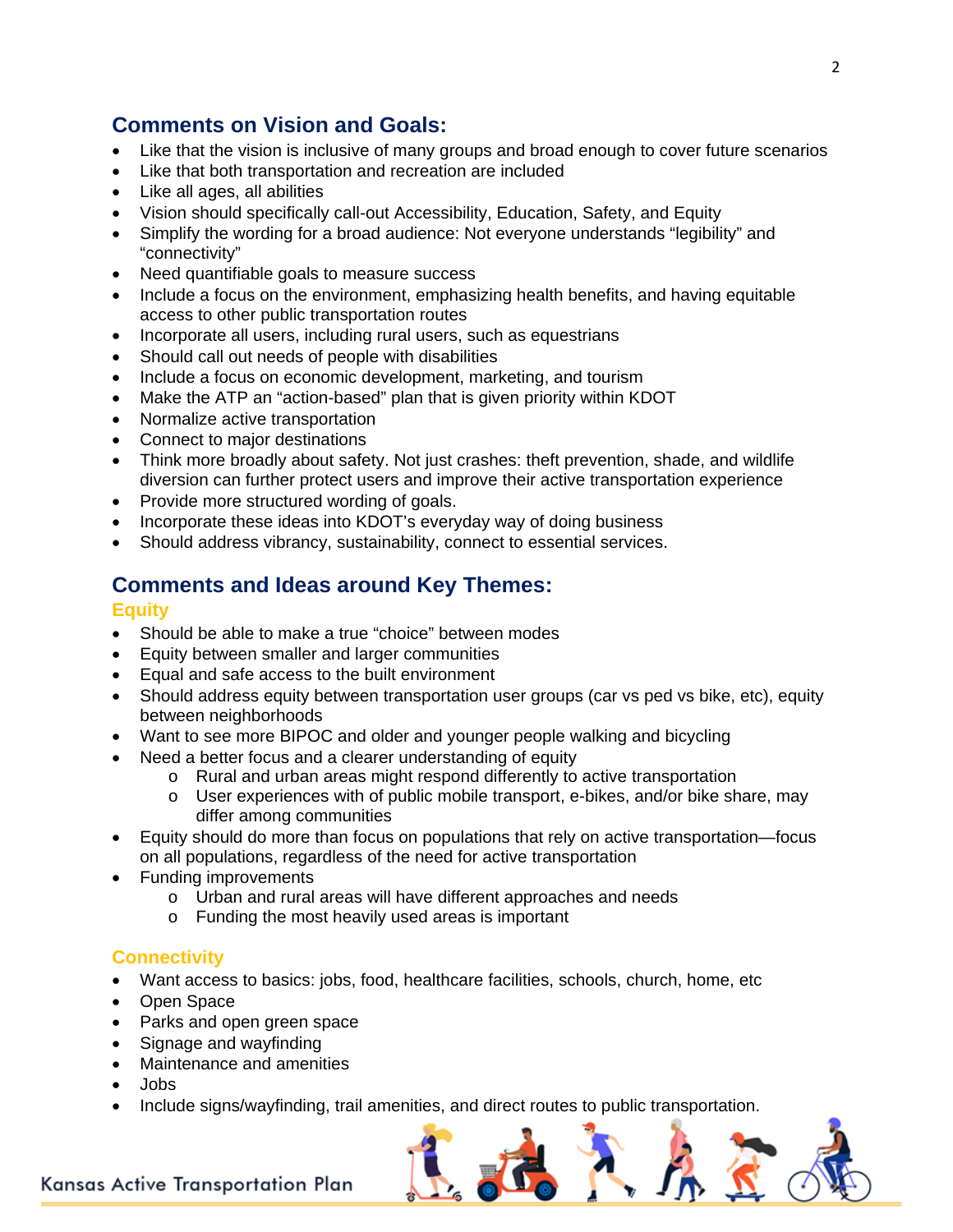- Maintenance of improvements
	- o Impacts usage of active transportation facilities
- New trails to connect to old trails
- Connect to transit
- Need end of trip facilities

### **Other Improvements**

- Provide incentives for active transportation
- Emphasize trail heads, specifically quality, safety, access, and appeal (potential to become regional destinations)
	- o Trailhead location may influence active transportation and public transport and associated common areas
- Provide education to various users: to drivers, bikes, peds regarding pedestrian and bicycle safety, horse buggies
- Education on pedestrian safety and respect
- On-street bike lanes
- Partnerships with schools
- Local projects
- Further funding safety and security
- Need reduction in traffic fatalities

## **Comments from Regional Meetings:**

#### **KC Metro**

- Equity important
- Would like to see focus on access for all to multimodal facilities
- Need better connectivity between cities and between cities and rural areas
- Connect Manhattan, Topeka, Lawrence, KC
- Focus on safety
- Adopt statewide complete streets and vision zero

## **Wichita Region**

- Build consensus with non-AT users
- On-street bicycle lanes
- Bike path networks connecting nearby cities
- Wide shoulder on rural roads connectivity and tourism
- Pair events together, e.g. Bike/ped + other community events
- Community wide AT events like Open Streets, Cyclovia (Wichita) https:// openstreetsproject.org/
- Parking lot retrofits at large commercial centers
- Sample ordinances (and other policies) for cities, counties
- Partnerships with schools
- Driver education on bike facilities
- Development of Big Ditch Bike trails connecting zoo and nearby neighborhoods
- Bel Aire safe routes to school(s), fill in sidewalk gaps, etc., maintain crosswalks
- Douglas Ave needs separated bike lanes or other protection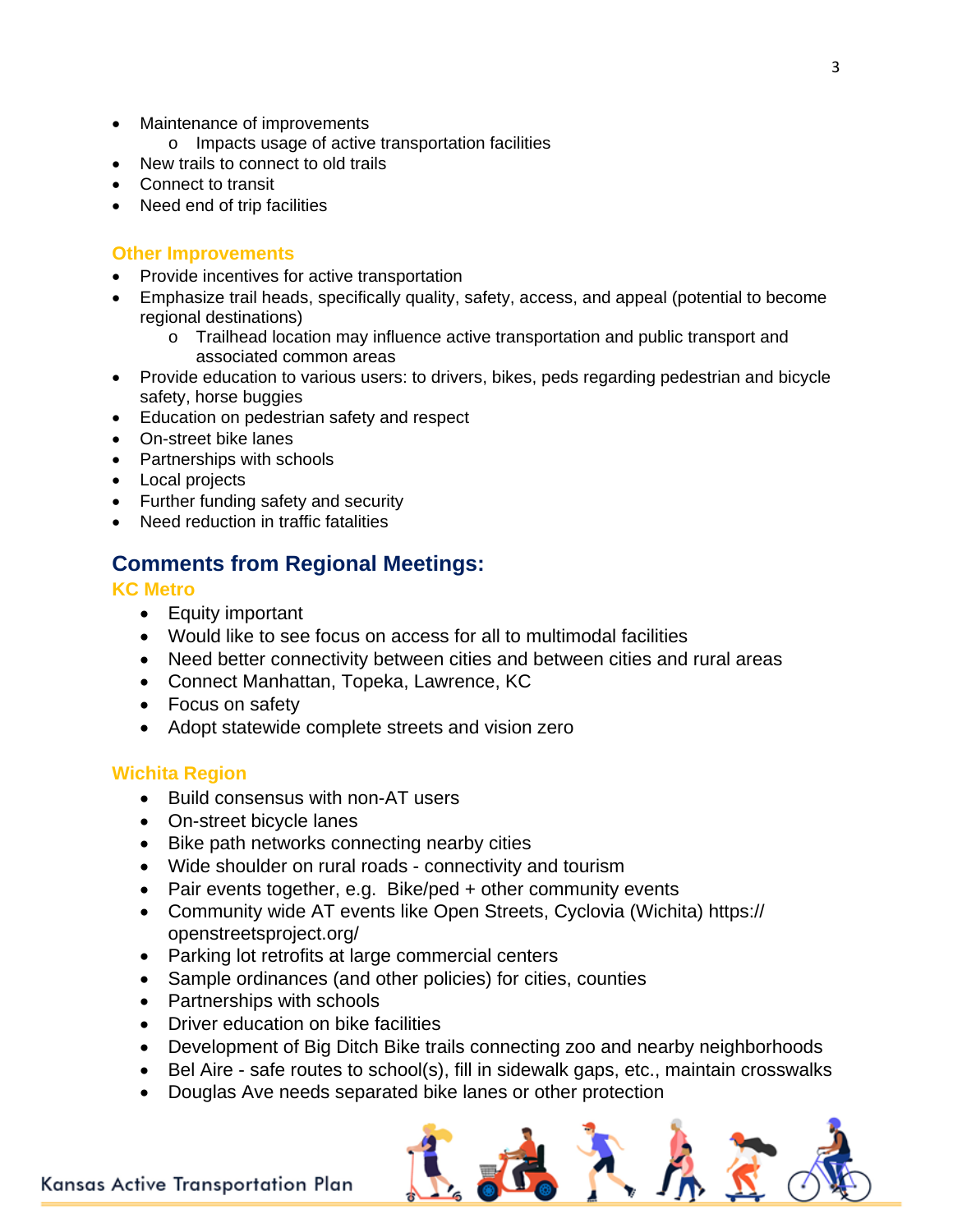## **Northeast Kansas (District 1)**

- Need urban to rural connections
- Rails-to-Trails very important for rural communities
- Equity especially for limited access populations
- Prioritization should focus on fact that older parts of town may have greater needs
- Finish the Lawrence Loop
- Safety, equity important
- Need incentives for multimodal use
- Review KDOT projects for connectivity to shared use paths/trails during project scoping process
- Connect new trails to existing trail systems
- Connect lake Shawnee Trail with Deer Creek Trail
- Bike lane on highway 40 from Stuhl road to K-10 so I can ride to Lawrence
- N Manhattan Ave 2-way Protected Bike Lane (Manhattan)
- Casement Road Trail and Bike Lanes (Manhattan)

#### **North Central Kansas (District 2)**

- Need sidewalks in new developments
- Need more education for all users' types
- Great Bend Community College need a safe connection to the CC from Great Bend. But also surveying students to determine interest, need and whether they would use it. Many students don't have cars. Would just take some improvements to the existing shoulder to make safer
- Work with coalitions to achieve goals
- Make sure to address urban suburban AND rural needs
- Roads should be safe for all users
- Identify funding sources
- Osborne Crossing need. US281/1st and public pool and the school.
- Good SRTS project, still some concerns with some crossing locations.
- Clay Center buses kids to school, due to distance and safety. Schools are broken up by groups of grade levels. Community divided by highways through town.
	- o need for crossing improvements

#### **Northwest Kansas (District 3)**

- Promote Kansas as a destination/tourism
- Equal (or rational) geographic distribution of funds, infrastructure, resources, etc
- Need shoulders in NWKS especially along our state byways
- Keeping the Trans am route well maintained and bike friendly should be a high priority. Many foreign visitors judge the state by this.
- More trails, rail-trails
- Need end of trip facilities
- Signage, wayfinding, shoulders important
- Need paved facilities

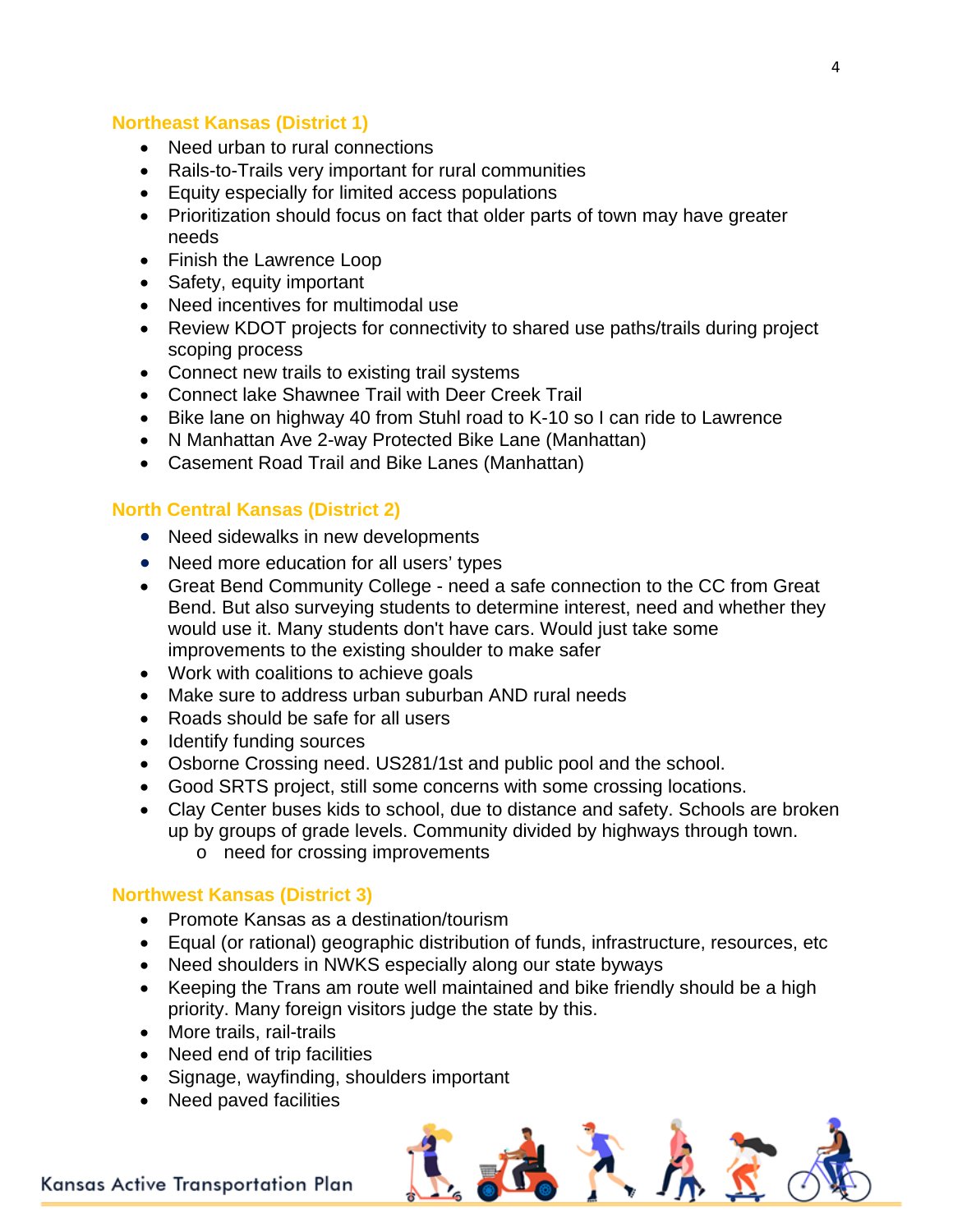## **Southeast Kansas (District 4)**

- Equity means everyone can use facility
- Need more sidewalks, trails.
- In SEKS, Coordinated Transit District, but not actually coordinated across the region. A good project would be to coordinate better over the region
- Overcome the barrier of residents fighting sidewalks because they don't want to pay for it or maintain it. This is likely the reason most sidewalks are in disrepair.
- The Kansas Trails Council maintains a website with over 5000 mapped miles of Kansas trails and routes. It is interactive and amazing. The website is GetOutdoorsKansas
- Top 5 Priority List: Lincoln Park Connectivity; North Broadway to Hotels; South Broadway to Centennial Street; Downtown District; East 4th Street from Rouse to Water Street (Pittsburg, KS)
- Riverton Pride is currently working with our local utility company to provide a walking trail and community garden. (Riverton, KS)
- Will KDOT offer mini-grants for these projects?
- Looking at communities of different sizes and their different levels of resources- keeping ped/bike needs on the front burner during typical transportation projects. Top-down policy or guidance to keep projects with amenities.
- KCK needs sidewalks
- Iola is a town of 5,000 that is able to support a full-time retail bike shop. Bikes mean business!
- The recreational trails here in Allen county support a shop and a thriving little bike culture, which means people have far more resources for commuting, too.
- Active transportation is a great way to connect people and communities
- Eliminate Kansas laws: 8-1590 (d). Revise and possibly eliminate 8-1592 (c)
- I would like to see more bike/ pedestrian bridges, either thru reuse of old bridges or new construction
- All levels of government adopt the APBP Essentials of Bike Parking Guide as their technical reference point in bike parking.
- Adjust street designs and zoning regulations to support a transition to 20MPH as the default business and residential speed limit.
- Separated bike facilities (don't fund painted bike lanes on high-traffic roadways)
- Topeka Children's Discover does not have connection to/from Gage Park Trail
- Safe crossing at 68 Hwy near the school Louisburg (no "h") high school middle school